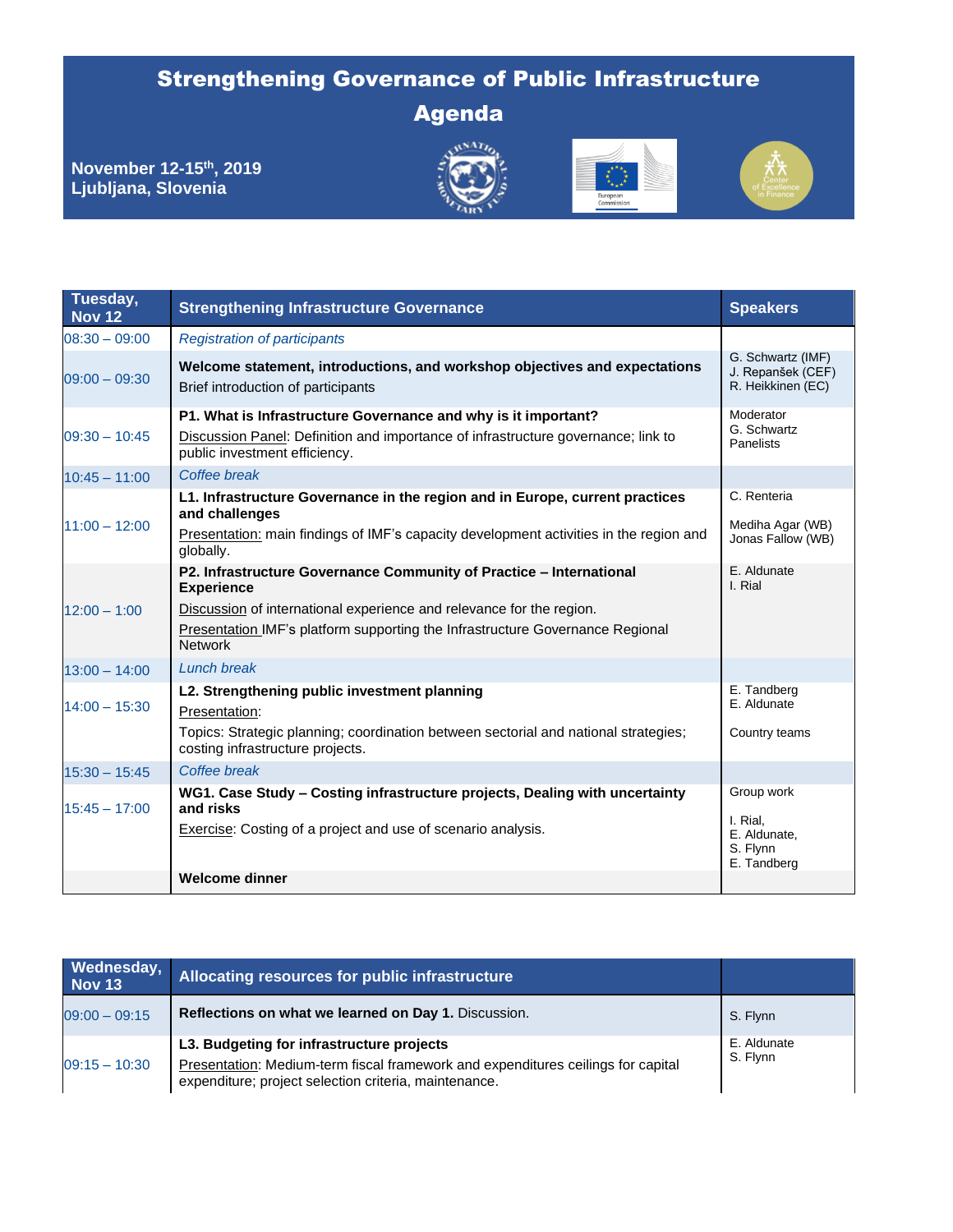| $10:30 - 11:00$ | L4. External funding for infrastructure: Instrument for Pre-accession<br>Presentation: The Western Balkan Investment Framework.                                                                                                                                                                                                                                | Ritva Heikkinen (EC-<br>DGNEAR)                                 |
|-----------------|----------------------------------------------------------------------------------------------------------------------------------------------------------------------------------------------------------------------------------------------------------------------------------------------------------------------------------------------------------------|-----------------------------------------------------------------|
| $11:00 - 11:15$ | Coffee break                                                                                                                                                                                                                                                                                                                                                   |                                                                 |
| $11:15 - 12:15$ | L5. External funding for infrastructure: addressing dual capital budgeting<br>Presentation: Role of external funding; importance of a single pipeline for projects;<br>challenges in project selection and budget funding.                                                                                                                                     | C. Renteria<br>E. Tandberg<br>R. Heikkinen                      |
| $12:15 - 13:30$ | <b>Lunch break</b>                                                                                                                                                                                                                                                                                                                                             |                                                                 |
| $13:30 - 15:00$ | L6. Managing external funding for infrastructure<br>Presentation by country teams: Current national practices.                                                                                                                                                                                                                                                 | Country teams                                                   |
| $15:00 - 15:15$ | Coffee break                                                                                                                                                                                                                                                                                                                                                   |                                                                 |
| $15:15 - 16:15$ | WG2. Case Study - Project selection, Building a fiscally sustainable<br>infrastructure portfolio<br>Exercise: Given a hypothetical medium-term fiscal framework, a capital expenditure<br>ceiling, a project selection criterion, and a pipeline of appraised projects, participants<br>will propose a set of projects for budget funding and discuss options. | Group work<br>I. Rial<br>E. Aldunate<br>S. Flynn<br>E. Tandberg |
| $16:15 - 17:00$ | <b>Case Study discussion</b>                                                                                                                                                                                                                                                                                                                                   |                                                                 |
|                 | <b>City Tour</b>                                                                                                                                                                                                                                                                                                                                               |                                                                 |

| Thursday,<br><b>Nov 14</b> | Oversight and management of infrastructure projects-Dealing with<br>risks in infrastructure                                                                                                                                                                      |                                                                 |
|----------------------------|------------------------------------------------------------------------------------------------------------------------------------------------------------------------------------------------------------------------------------------------------------------|-----------------------------------------------------------------|
| $09:00 - 09:15$            | Reflections on what we learned on Day 2. Discussion.                                                                                                                                                                                                             | S. Flynn                                                        |
| $09:15 - 10:15$            | L7. Monitoring and managing infrastructure projects and public assets<br>Presentation: Current practices and regional challenges monitoring and managing<br>infrastructure projects, balance sheet.                                                              | E. Aldunate                                                     |
| $10:15 - 11:30$            | L8. Private sector participation in public infrastructure<br>Presentation: the role of private sector financing in public infrastructure, macro-fiscal<br>implications of PPPs, challenges for infrastructure governance                                         | I. Rial<br>Country teams                                        |
| $11:30 - 11:45$            | Coffee break                                                                                                                                                                                                                                                     |                                                                 |
| $11:45 - 12:45$            | L9. The PPP Fiscal Risk Assessment Model-PFRAM 2.0<br>Presentation: what is PFRAM 2.0; what it can and cannot do; how it works; how to<br>use in fiscal analysis.                                                                                                | I. Rial                                                         |
| $12:45 - 14:00$            | Lunch break                                                                                                                                                                                                                                                      |                                                                 |
| $14:00 - 15:00$            | WG3. Case Study—Evaluation of fiscal costs and risks of PPPs using PFRAM<br>2.0<br>Exercise: participants will work with a PPP portfolio of 3 projects, input them in the<br>PFRAM, simulate impact on the portfolio of macro shocks and a contract termination. | Group work<br>I. Rial<br>E. Aldunate<br>S. Flynn<br>E. Tandberg |
| $15:00 - 15:15$            | Coffee break                                                                                                                                                                                                                                                     |                                                                 |
| $15:15 - 16:00$            | WG3. Case Study-Evaluation of fiscal costs and risks of PPPs using PFRAM<br>$2.0$ [cont.]                                                                                                                                                                        | Group work<br>I. Rial                                           |
| $16:00 - 17:00$            | <b>Case Study-Discussion</b>                                                                                                                                                                                                                                     |                                                                 |